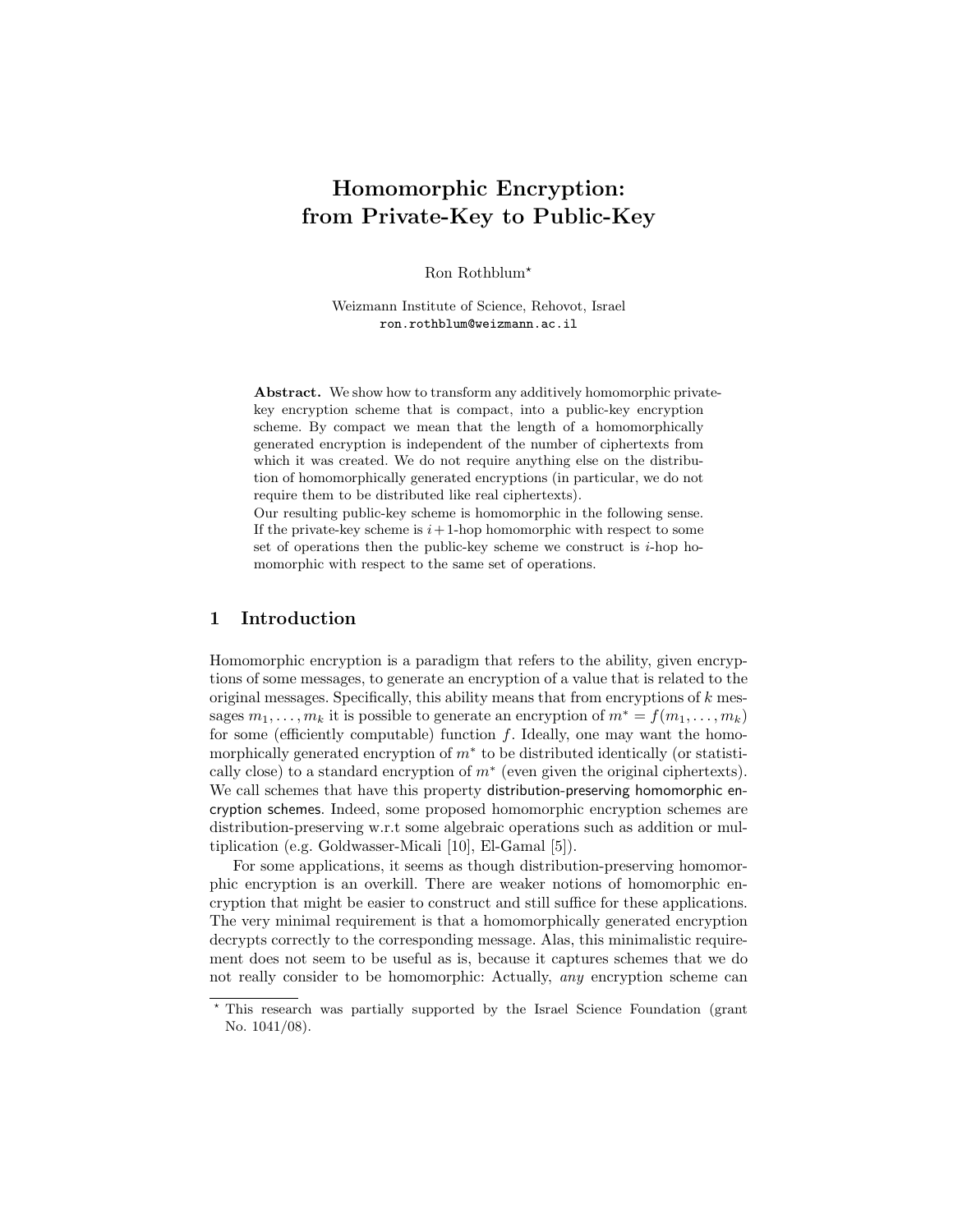be slightly modified to satisfy this requirement w.r.t *any* efficient operation<sup>1</sup>. A more meaningful notion is obtained by restricting the length of the homomorphically generated encryption. Specifically, we call a homomorphic encryption scheme compact if homomorphically generated encryptions properly decrypt to the correct message and their lengths depend only on the security parameter and the message length (and not on the number of input ciphertexts). Note that every distribution preserving homomorphic scheme is compact whereas the converse does not hold. Thus, the compactness property is strictly weaker than being distribution-preserving.

#### 1.1 Private-Key vs. Public-Key

When discussing homomorphic encryption, we did not specify whether we consider private-key or public-key encryption schemes. Indeed, one can define homomorphic encryption in both settings (with only minor differences). The focus of this paper is showing the connection between public-key and private-key homomorphic encryption.

The easy direction is showing that a public-key homomorphic encryption scheme can be transformed into a private-key homomorphic scheme. This transformation is quite simple and involves only a minor issue. Intuitively, it seems as though any public-key homomorphic scheme is a private-key homomorphic scheme. The only problem is that in the public-key setting (in contrast to the private-key one), the homomorphic evaluation algorithm is also given the encryption-key. A simple transformation that addresses this issue is to append the encryption-key to each ciphertext. The resulting private-key scheme clearly retains the homomorphic properties of the public-key scheme (this holds for both distribution-preserving or merely compact homomorphic schemes).

The harder direction is showing that a private-key homomorphic encryption scheme implies a public-key one. This direction will be addressed by our main result, Theorem 2, which basically states that any *compact* additively homomorphic *private-key* encryption scheme can be transformed into a public-key encryption scheme. We present two such constructions both of which partially retain the homomorphic properties of the underlying private-key scheme (see Section 1.2).

We note that it is quite easy to transform a *distribution preserving* homomorphic private-key scheme into a distribution preserving homomorphic public-key one. In fact, this transformation was used by Barak [1] in his exposition of the work of van Dijk et al. [3]. For further discussion, see Section 1.4.

 $1$  Consider implementing the homomorphic evaluation algorithm as the identity function. That is, given ciphertexts and a description of an operation, just output both. Then, modify the decryption algorithm to first decrypt all the ciphertexts and then apply the operation to the decrypted messages. Thus, homomorphic evaluation is delegated to the decryption algorithm that, using the decryption key, can trivially evaluate the required operation.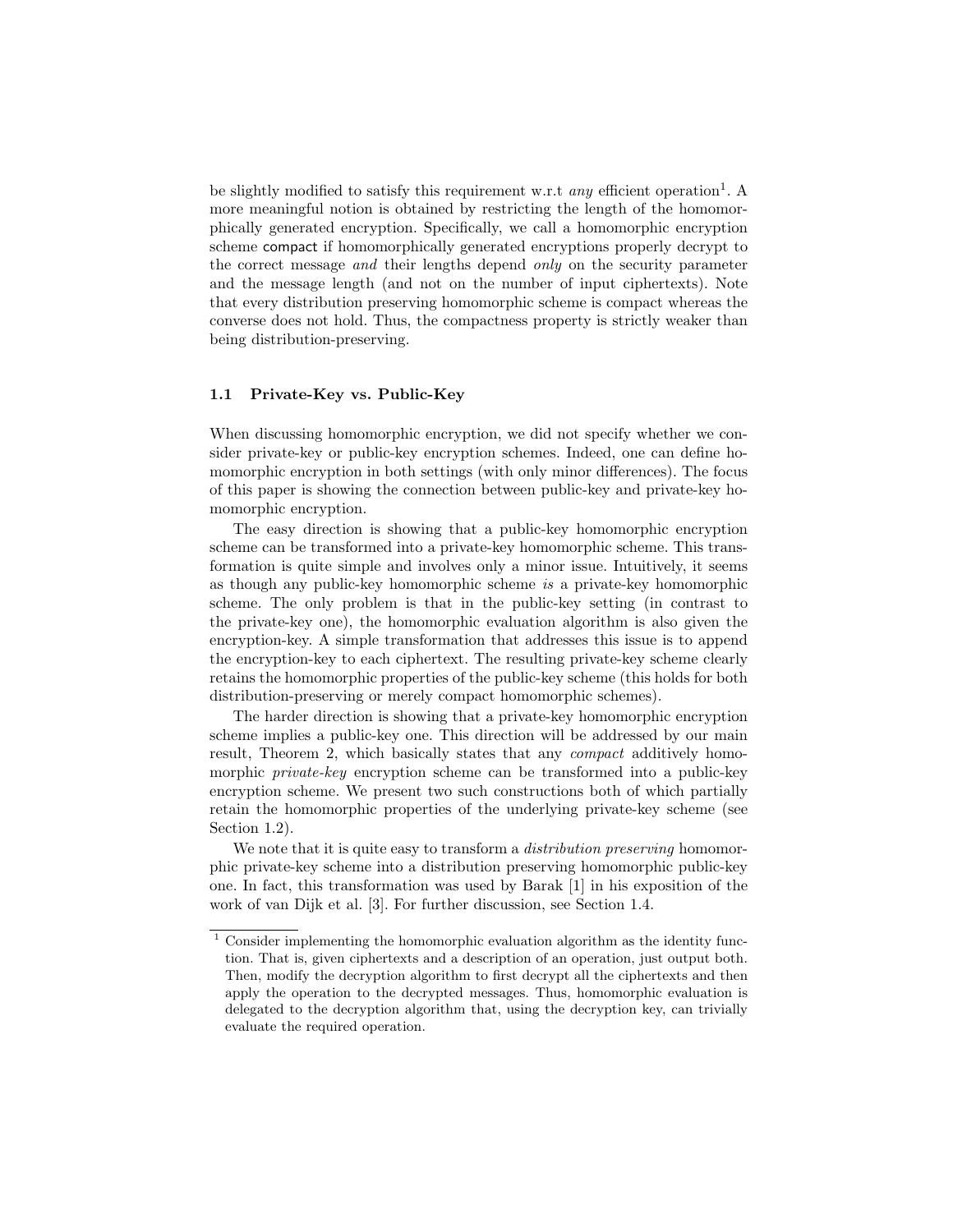#### 1.2 Homomorphic Properties of the Public-Key Scheme

So far we have described homomorphic evaluation as a one-shot process, however one can consider repeated applications of the homomorphic evaluation algorithm. For distribution-preserving homomorphic encryption it is possible to do this because homomorphically generated values are identical (or statistically close) to real ciphertexts. For compact homomorphic encryption, the homomorphically generated encryptions can completely differ from actual ciphertexts, hence it is unclear that it is possible to keep computing on such homomorphically generated data. Gentry et al. [7] called a scheme that supports i such repeated applications an *i*-hop homomorphic encryption scheme.

The public-key schemes that we construct are homomorphic in the following sense. If the original private-key scheme is  $(i + 1)$ -hop homomorphic w.r.t some set of operations (which must include addition modulo 2), then the public-key schemes are  $i$ -hop homomorphic w.r.t the same set of operations. That is, we lose one application of the homomorphic operation in the construction.

#### 1.3 Connection to Prior Work

It is possible to combine previous results to construct a public-key encryption scheme from a compact additively homomorphic private-key scheme. However, the resulting public-key scheme does not (necessarily) retain the homomorphic properties of the private-key scheme. The indirect construction works as follows.

Kushilevitz and Ostrovsky [12] show that a compact additively homomorphic public-key scheme can be used to construct a two-message private information retrieval (PIR) protocol but their construction also works when using a privatekey scheme (that is compact additively homomorphic). Di Crescenzo et al. [2] show that such a PIR protocol implies a two-message oblivious transfer (OT) protocol which in turn easily implies a public-key encryption scheme.

The public-key scheme constructed by combining these results is not necessarily homomorphic. Our simpler direct constructions retain the homomorphic properties of the private-key scheme (in the sense outlined in Section 1.2). Additionally, our schemes are fairly efficient and do require the amplification step used in [2] (to construct OT from PIR).

#### 1.4 Technique

The intuition for how to move from private to public-key can be seen in a more straightforward manner in the case of distribution preserving homomorphic encryption. The following construction was suggested implicitly in [1].

Let  $E$  and  $D$  be the respective encryption and decryption algorithm of a private-key encryption scheme. Suppose that the scheme is distribution-preserving homomorphic w.r.t the identity function. That is, it is possible to "re-randomize" ciphertexts<sup>2</sup> . Such a scheme can be used to construct a public-key bit-encryption

<sup>&</sup>lt;sup>2</sup> This means that there exists an algorithm RR such that for *any* encryption c of a bit b, the output of  $RR(c)$  is distributed identically to  $E_e(b)$ .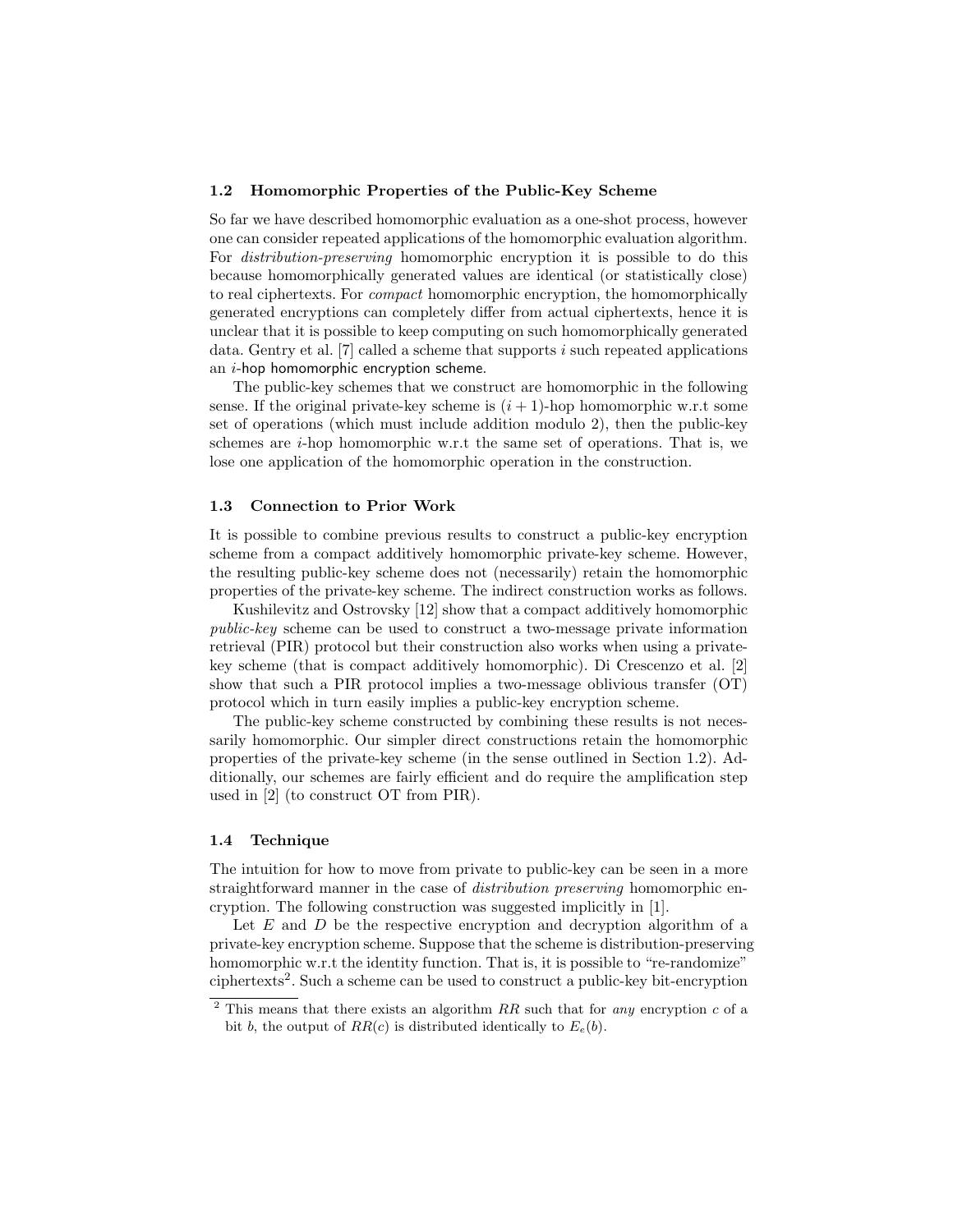scheme<sup>3</sup> as follows. The (private) decryption-key is a key k of the private-key scheme and the (public) encryption-key consists of an encryption of 0 and an encryption of 1 (i.e.  $E_k(0)$  and  $E_k(1)$ ). To encrypt a bit  $\sigma$  just re-randomize the ciphertext corresponding to  $\sigma$ . To decrypt, apply the private-key decryption algorithm using  $k$  (i.e.  $D_k$ ).

The security of this construction follows from the fact that after re-randomization, all information on the original ciphertext, which was re-randomized, is completely lost. However, if the private-key scheme is only compactly homomorphic then we do not have a guarantee on the distribution of the homomorphically generated ciphertext and the above transformation fails. Hence, we use more complicated constructions, outlined next.

We present two constructions of public-key bit-encryption schemes based on any private-key scheme that is compactly homomorphic w.r.t addition modulo 2. The first construction was suggested to us by Yuval Ishai after we discovered the second construction. Both constructions are fairly straightforward but the first construction has a very simple proof. The second construction has a more complex proof based on an information-theoretic theorem, which may be of independent interest.

For both constructions the basic idea is to run the homomorphic algorithm, which outputs at most  $m$  bits, on more than  $m$  ciphertexts, and so forcing the algorithm to somehow actually compress the input ciphertexts. In the first construction, the decryption-key is once again a key k of the private-key scheme. The encryption-key consists of a random  $\ell$  bit string r, where  $\ell \gg m$ , together with a sequence of encryptions of the bits of  $r$  using the key  $k$ . To encrypt a bit  $\sigma$ , a random vector  $s \in \{0,1\}^{\ell}$  is selected such that the inner product of r and s equals  $\sigma$ . The homomorphic operation is then applied to the subset of the  $\ell$  ciphertexts in the encryption-key, that correspond to coordinates in which s equals 1. Since the ciphertexts in the public-key are encryptions of the bits of r, the encryption process produces a homomorphically generated encryption of the inner product of r and s, which equals  $\sigma$ .

To show that this construction is semantically secure we consider, as a mental experiment, changing the key generation algorithm to encrypt zeros instead of the bits of r in the public encryption-key. We then consider an adversary that is given an encryption of a random bit (under this new scheme) and is asked to guess the bit. Observe that the encryption process now depends solely on s and does not contain any information on  $r$ . Thus, in essence, the adversary is given the  $\ell$  bit string r and m bits of information on s, where  $m \ll \ell$  and is asked to find  $\langle r, s \rangle$ . Using the Leftover Hash Lemma, we show that it is impossible to predict  $\langle r, s \rangle$  with probability that is noticeably greater than  $\frac{1}{2}$ . Thus, an adversary for the proposed public-key scheme would imply a distinguisher for the underlying private-key scheme that distinguishes between  $\ell$  encryptions of random bits and  $\ell$  encryptions of 0.

<sup>&</sup>lt;sup>3</sup> A bit-encryption scheme is a public-key encryption scheme that only handles singlebit messages. Such schemes suffice to construct full-fledged public-key encryption schemes (see [8]).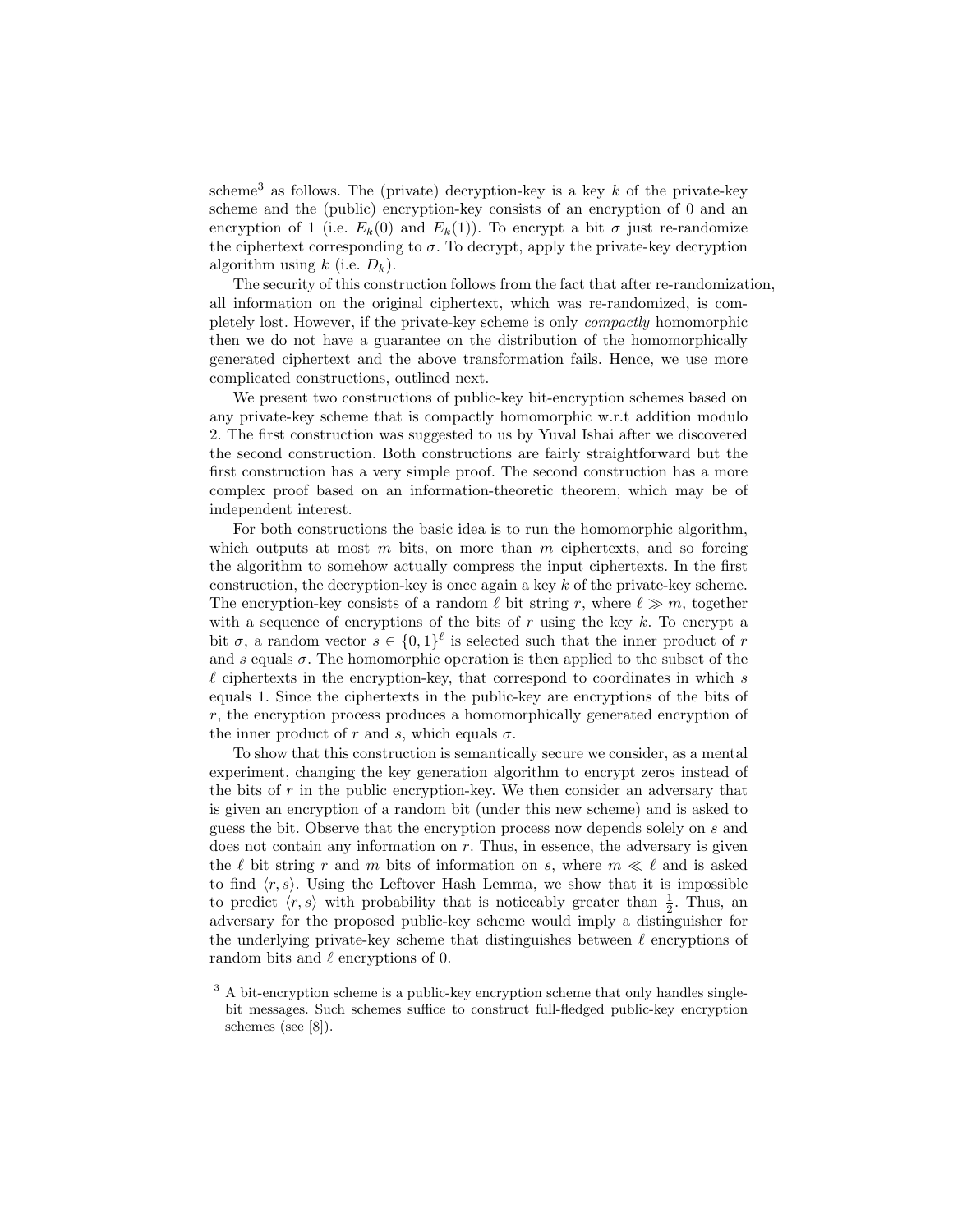The second construction is somewhat similar, however its proof of security is more complex and is based on an information-theoretic theorem, which may be of independent interest. Again, the decryption-key is a key  $k$  of the private-key scheme but the public-key consists of two lists of ciphertexts; the first is a list of  $\ell$  encryptions of 0 and the second is a list of  $\ell$  encryptions of 1. To encrypt a bit σ we choose a *random subset*  $S \subseteq [\ell]$  that has parity σ (i.e.  $|S| \equiv \sigma \mod 2$ ). We use S to select  $\ell$  ciphertexts from the public-key by selecting the *i*-th ciphertext from the first list if  $i \notin S$  (and from the second if  $i \in S$ ). By homomorphically adding the selected ciphertexts modulo 2, we obtain a ciphertext that correctly decrypts to  $\sigma$ .

To prove security, once again we consider a mental experiment in which both lists in the public-key are encryptions of 0. Because the mental experiment is computationally indistinguishable from the actual scheme, proving that the original scheme is secure reduces to showing that when both lists consist of encryptions of 0, it is essentially impossible to find the parity of the random subset used in the homomorphic encryption process.

We prove the latter via the following information-theoretic theorem: Let  $X_1, \ldots, X_\ell$  and  $Y_1, \ldots, Y_\ell$  be independent and identically distributed over a finite set  $\Omega$  and let S be a random subset of  $[\ell]$ . We consider the list Z, defined as  $Z_i = X_i$  for  $i \notin S$  and  $Z_i = Y_i$  for  $i \in S$ . The theorem states that it is essentially impossible to guess the parity of  $S$  based on  $X, Y$  and  $m$  bits of information on Z. That is, any such guess will be correct with probability that is bounded by (roughly)  $\frac{1}{2} + 2^{-\Omega(\ell-m)}$ . The proof of the information-theoretic theorem makes use of the Efron-Stein decomposition [4], an extension of Fourier analysis for product distributions.

Remarks. First we mention that both of our constructions are secure even if we use a weaker definition of compact homomorphic encryption. Specifically, when homomorphically adding ciphertexts, the output can be of length that is a sub-linear function of the number of input ciphertexts (rather than being independent of it).

We also mention that while our definition of *compact* homomorphic encryption considers homomorphic operations over arbitrarily many ciphertexts, one might instead consider compact homomorphic encryption over just two ciphertexts. However, this definition can be implemented trivially<sup>4</sup> and a more meaningful notion is obtained by requiring that the homomorphic operation support multiple hops. Our constructions can be implemented by a scheme that satisfies the new definition by implementing the homomorphic addition of  $\ell$  ciphertexts using a logarithmic number of hops.

### 1.5 Application of our Construction to Fully-Homomorphic Encryption

Our generic transformation from private-key to public-key encryption can be used as a general methodology for constructing (compact) homomorphic public-

<sup>4</sup> As in Footnote 1 while keeping the ciphertexts sufficiently short.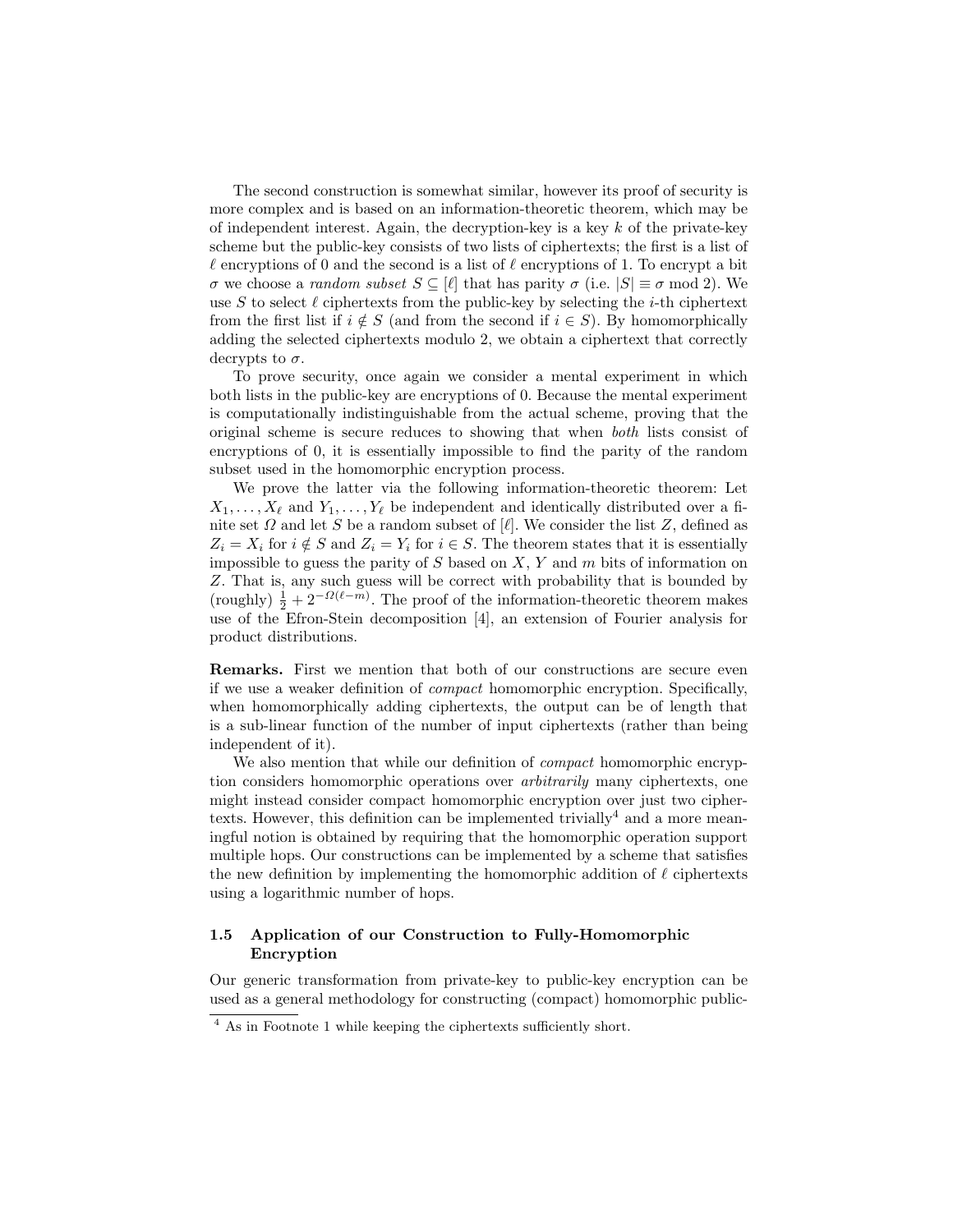key encryption. One application of this methodology, which actually motivated this work, is to simplify the presentation of the DGHV fully-homomorphic encryption scheme [3].

A fully-homomorphic encryption scheme is an encryption scheme that is homomorphic w.r.t any (efficiently computable) function. The concept of fullyhomomorphic encryption was first proposed by Rivest et al. [13] in the 70's, but the first concrete proposal was only made recently in the breakthrough work of Gentry [6].

Building on the work of Gentry [6], van Dijk et al. [3], proposed a simpler fully-homomorphic public-key scheme. From a high-level view, the DGHV fully homomorphic scheme is constructed by first proposing a simple *private-key* homomorphic scheme that is only "somewhat" homomorphic (that is, homomorphic w.r.t some restricted functions), and then showing how to modify this scheme into a somewhat homomorphic public-key scheme. Finally, using the bootstrapping technique of [6] the somewhat homomorphic public-key scheme is transformed into a fully-homomorphic public-key scheme.

One way in which our transformation can be used is to replace the aforementioned modification (i.e. from private-key to public-key) that uses specific properties of the DGHV scheme. The advantage is that our transformation is generic. Although the somewhat homomorphic public-key scheme constructed by our transformation is slightly different from the one of [3], the final steps of bootstrapping (see [6]) and reducing the (multiplicative) depth of the decryption circuit can still be applied to both of our constructions.

An alternate way to use our transformation is to first construct a compact fully-homomorphic *private-key* scheme and then, using our generic transformation, to obtain a compact fully-homomorphic public-key scheme. We believe that this approach simplifies the presentation of the scheme because the bootstrapping step is done on the simpler private-key scheme. This approach was suggested by Barak [1] for one of the variants of DGHV that is actually distributionpreserving. However, using our transformation, the approach can be extended to the compact variants as well.

The two approaches to construct fully homomorphic encryption based on the DGHV scheme are depicted in Figure 1.

# 2 Preliminaries

For a set S, we denote by  $x \in_R S$  a random element uniformly distributed in S. Similarly, we denote by  $X \subseteq_R S$  a uniformly distributed random subset of S. For a vector  $X = X_1, \ldots, X_\ell$  and a set  $I \subseteq [\ell]$ , we denote by  $X_I$  the projection of X to coordinates in I; i.e. if  $I = \{i_1, \ldots, i_m\}$ , where  $i_1 < \cdots < i_m$ , then  $X_I = X_{i_1}, \ldots, X_{i_m}.$ 

**Non-Standard Notation.** For every  $\ell \in \mathbb{N}$ , random variables  $X = X_1, \ldots, X_\ell$ and  $Y = Y_1, \ldots, Y_\ell$  and set  $S \subseteq [\ell],$  we denote by  $X_{\overline{S}}Y_S$ , the random variable  $Z = Z_1, \ldots, Z_\ell$  where  $Z_i = X_i$  for  $i \notin S$  and  $Z_i = Y_i$  for  $i \in S$ .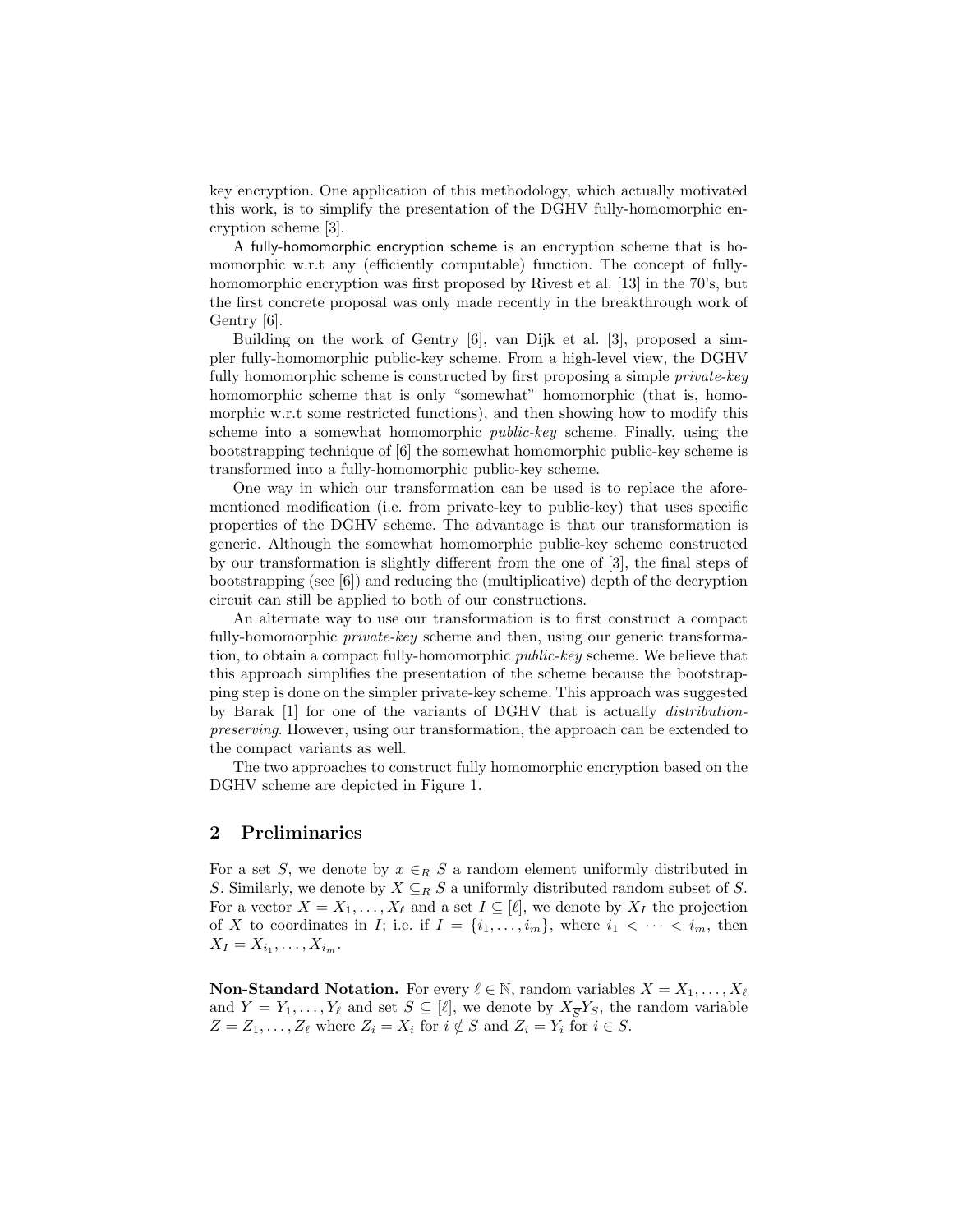

Fig. 1. Constructing the compact homomorphic variant of the DGHV fullyhomomorphic public-key scheme.

#### 2.1 Encryption Schemes

We follow notations and definitions of [8]. In particular we use their definition of semantically secure encryption schemes, both in the private-key and publickey settings. Throughout this paper we restrict our attention to bit-encryption schemes, i.e., schemes that encrypt a single bit. For simplicity, we say public-key (resp. private-key) encryption when we actually mean public-key (resp. privatekey) bit-encryption.

When discussing private-key schemes, we consider schemes with *multiple*message security, i.e., semantic security w.r.t to an adversary that gets encryptions of polynomially many messages. Recall that in the private-key setting (in contrast to public-key one), multiple-message security does not follow from single-message security (see [8, Chapter 5]).

#### 2.2 Homomorphic Encryption

Since we only consider compact homomorphic encryption, from here on, when we say homomorphic we always mean in the compact sense as defined next.

**Definition 1.**  $(G, E, D, H)$  is a homomorphic public-key encryption scheme with respect to a set of families of polynomial-sized circuits  $\mathcal{C}$  if  $(G, E, D)$  are a public-key encryption scheme, H is a probabilistic polynomial-time algorithm and there exists a polynomial<sup>5</sup> m(·) such that for every circuit family  ${C_k}_{k \in \mathbb{N}} \in \mathcal{C}$ , polynomial  $\ell(\cdot)$ , for every  $n \in \mathbb{N}$ , keys  $(e, d) \leftarrow G(1^n)$ , and  $\ell = \ell(n)$  single bit messages  $b_1, \ldots, b_\ell \in \{0, 1\}$  the following holds:

– Correct decryption of homomorphically generated encryptions:

$$
D_d(H(e, C_{\ell}, E_e(b_1), \dots, E_e(b_{\ell}))) = C_{\ell}(b_1, \dots, b_{\ell}).
$$
 (1)

 $5$  For convenience we assume that m is at least linear.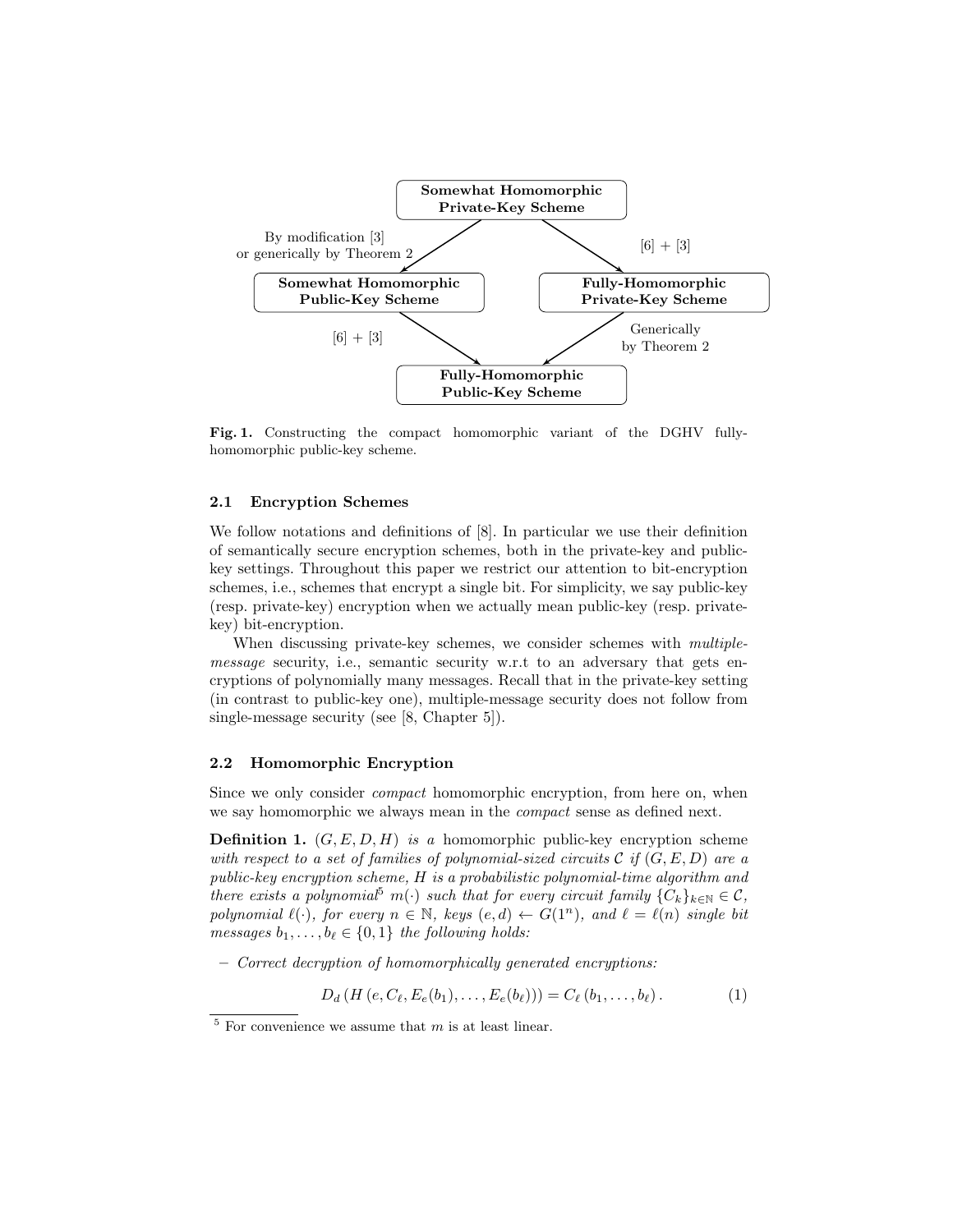– The length of homomorphically generated encryptions is independent of  $\ell$ :

$$
|H(e, C_{\ell}, E_e(b_1), \dots, E_e(b_{\ell}))| \le m(n). \tag{2}
$$

Homomorphic private-key encryption is defined analogously (with the modification that H does not get the encryption key as part of its input).

#### 2.3 i-Hop Homomorphic Encryption

The homomorphic evaluation algorithm in Definition 1 is only required to operate on ciphertexts that were output by the encryption algorithm. The definition does not specify what happens if the homomorphic evaluation algorithm is applied to its own output. Gentry et al. [7] defined an *i*-hop homomorphic encryption scheme as a scheme for which it is possible to apply the homomorphic evaluation algorithm consecutively i times.

Let  $G, E, D, H$  be a homomorphic encryption scheme w.r.t to a set of circuit families C. For a given encryption key e, we denote by  $W_0(e)$  the set of all valid ciphertexts of the encryption scheme, i.e., all possible outputs of the encryption algorithm  $E_e$  applied to a single bit message. For  $j \geq 1$ , we define  $W_j(e)$  to be the set of all possible outputs of the homomorphic evaluation algorithm  $H$  when applied to a sequence of ciphertexts in  $W_{j-1}(e)$  and any circuit  $C \in \mathcal{C}$ . We say that elements in  $W_i(e)$  are j-th level ciphertexts and define *i*-hop homomorphic encryption (in both the public and private-key settings) by requiring that Equations (1) and (2) of Definition 1 hold not only for standard ciphertexts (i.e., in  $W_0(e)$  but also for j-th level ciphertexts for  $j \leq i$  (i.e., in  $W_i(e)$ ).

# 3 Constructing a Public-Key Scheme from a Homomorphic Private-Key Scheme

In this section we prove our main theorem:

Theorem 2. Any multiple-message semantically secure private-key encryption scheme that is compactly homomorphic with respect to addition modulo 2 can be transformed into a semantically secure public-key encryption scheme. Furthermore, if the private-key scheme is  $(i + 1)$ -hop homomorphic w.r.t to a set of circuit families, then the constructed public-key scheme is i-hop homomorphic w.r.t to the same set.

We present two alternate constructions. Both constructions are fairly straightforward but the proof of the first construction (Construction 3) is more simple. However, the tools used in the proof of the second construction (Construction 7) may be of independent interest.

To prove Theorem 2, we assume the existence of a private-key scheme  $(G, E, D, H)$ that is compactly homomorphic with respect to addition modulo 2 and the polynomial  $m(\cdot)$  as in Definition 1. We denote by  $H_{\oplus}$  the algorithm H when applied to the circuit family that computes addition modulo 2. The discussion on the homomorphic properties of the schemes (i.e. the furthermore part of Theorem 2) is presented in Section 4.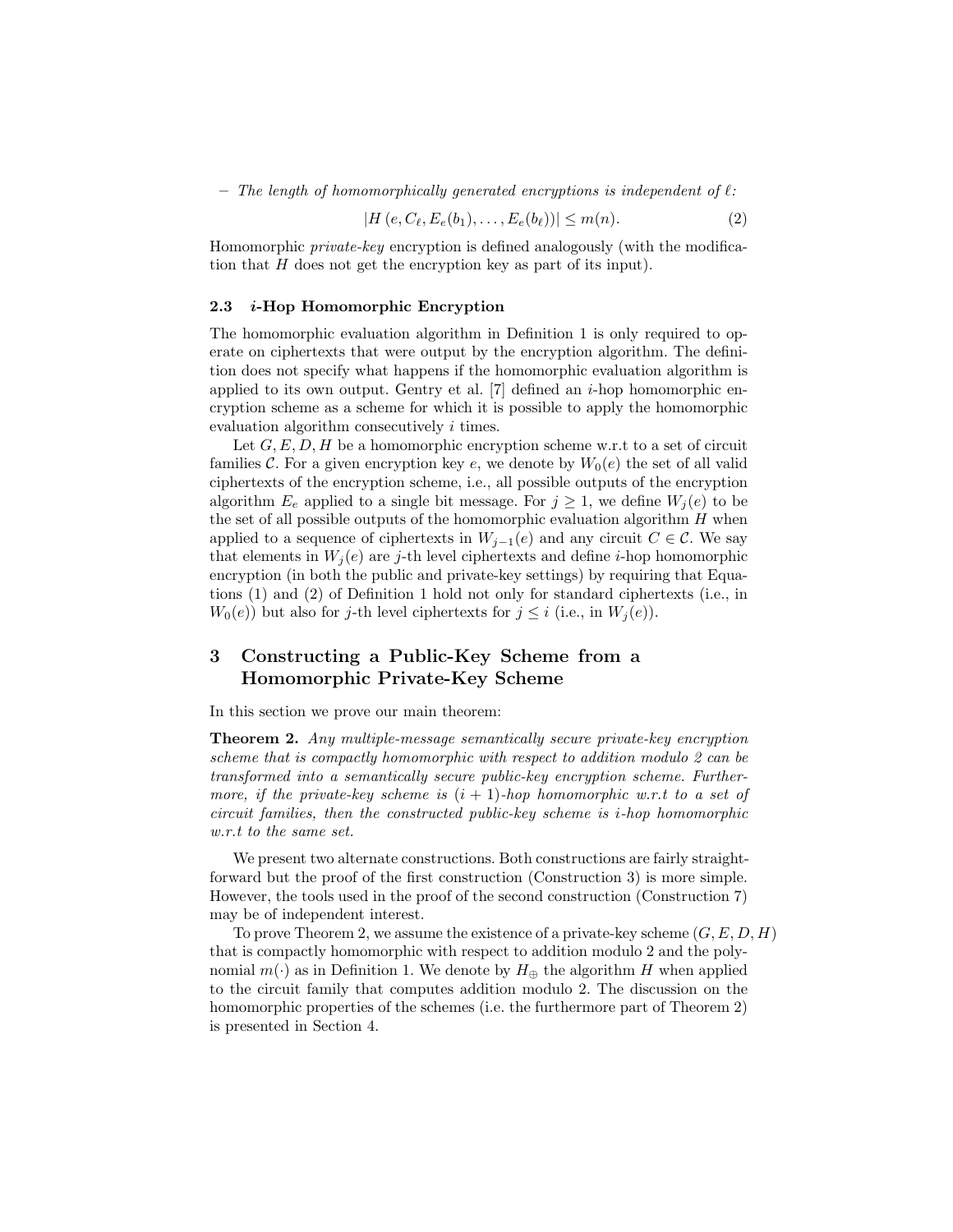#### 3.1 First Construction

**Construction 3.** The public-key encryption scheme  $(G', E', D', H')$  is defined as follows:

Key Generation -  $G'(1^n)$ : Select  $k \leftarrow G(1^n)$  and  $r \in_R \{0,1\}^{\ell}$  where  $\ell = 4m(n)$ .  $Set X = (X_1, \ldots, X_\ell)$  where  $X_i \leftarrow E_k(r_i)$ .

Output  $(X, r)$  as the public-key and k as the private-key.

# **Encryption -**  $E'_{X,r}(\sigma)$  :

Select at random a vector  $s \in \{0,1\}^{\ell}$  such that  $\langle s,r \rangle = \sigma^{.6}$  At convenience, we identity the set S with the natural representation of the vector s as a set, *i.e.*,  $S = \{i : s_i = 1\}.$ 

Output  $H_{\oplus}(X_S)$  where  $X_S$  is the projection of X to coordinates in S.

Decryption -  $D'_k(c)$ : Output  $D_k(c)$ .

Homomorphic Evaluation -  $H'(C, (X, r), c_1, \ldots, c_\ell)$ : Output  $H(C, c_1, \ldots, c_\ell)$ .

We start by showing that the decryption algorithm correctly decrypts proper ciphertexts. We then proceed to the main part of the proof, showing that Construction 3 is indeed semantically secure. In Section 4 we discuss the homomorphic properties of the scheme.

**Proposition 4.** For every  $n \in \mathbb{N}$ ,  $\sigma \in \{0,1\}$  and  $((X,r), k) \leftarrow G'(1^n)$  it holds that

$$
D'_{k}\left(E'_{X,r}(\sigma)\right) = \sigma.
$$

Proof. Based on the first property of homomorphic encryption (Definition 1),

$$
D'_{k}(E'_{X,r}(\sigma)) = D_{k}(H_{\oplus}(X_{S})) = \bigoplus_{i \in S} D_{k}(X_{i}) = \bigoplus_{i \in S} D_{k}(E_{k}(r_{i}))
$$

where S is the random subset selected in the encryption algorithm  $E'$  and  $\bigoplus$ denotes addition modulo 2. Since D decrypts correctly,  $D_k(E_k(r_i) = r_i$ . Therefore,  $D'_k(E'_{X,r}(\sigma)) = \bigoplus_{i \in S} r_i = \langle s, r \rangle = \sigma.$ 

We proceed to the main part of the proof, showing that Construction 3 is semantically secure.

**Proposition 5.** If  $(G, E, D)$  is a multiple-message semantically secure privatekey scheme, then  $(G', E', D')$  is a semantically secure public-key scheme.

<sup>&</sup>lt;sup>6</sup> If  $r = 0^{\ell}$  then such a vector s does not necessarily exist. However, this case only happens with exponentially vanishing probability and can be handled by choosing  $r \neq 0^{\ell}$  in the key-generation process.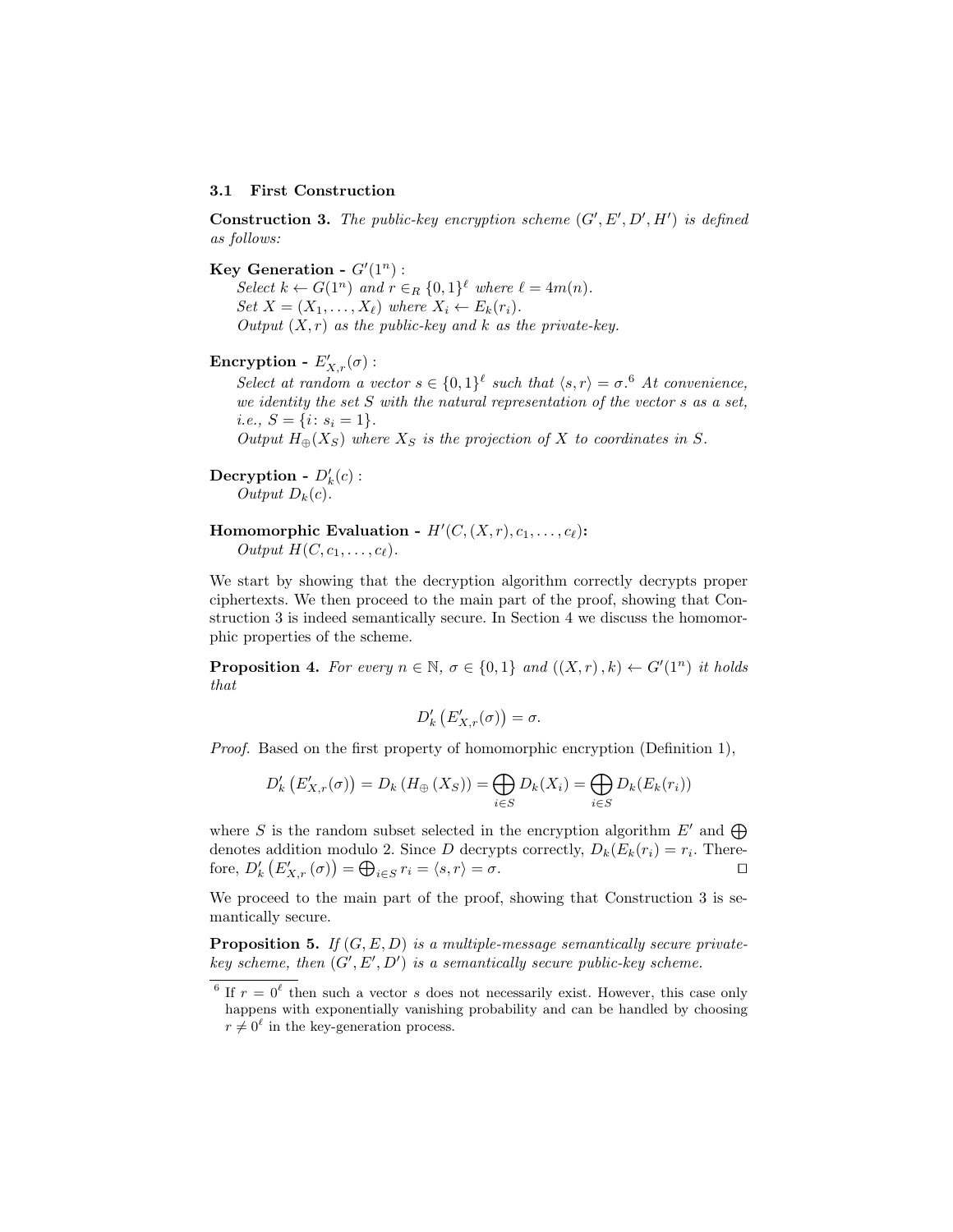Proof. Suppose toward a contradiction that there exists a probabilistic polynomialtime adversary A that can predict the value of a random bit  $\sigma$  based on an encryption of  $\sigma$ . That is, there exists a polynomial  $p(\cdot)$  and infinitely many  $n \in \mathbb{N}$ for which:

$$
\Pr_{\substack{(X,r),k \leftarrow G'(1^n) \\ \sigma \in_R \{0,1\}}} [A((X,r), E'_{X,r}(\sigma)) = \sigma] > \frac{1}{2} + \frac{1}{p(n)} \tag{3}
$$

where the probability is also over the coin tosses of  $A$  and  $E'$ . Based on the definitions of  $G'$  and  $E'$  this implies that:

$$
\Pr_{\substack{s,r \in_R \{0,1\}^{\ell}, \ k \leftarrow G(1^n) \\ X_i \leftarrow E_k(r_i)}} [A(X,r,H_{\oplus}(X_S)) = \langle s,r \rangle] > \frac{1}{2} + \frac{1}{p(n)} \tag{4}
$$

where  $S = \{i : s_i = 1\}.$ 

Consider X' which is distributed as  $\ell$  encryptions of 0 under k (in contrast to X which is distributed as an encryption of the bits of  $r$ ). We claim that for every (computationally unbounded) algorithm A and for every  $n \in \mathbb{N}$ ,

$$
\Pr_{\substack{s,r \in \mathbb{R}\{0,1\}^{\ell}, \ k \leftarrow G(1^n) \\ X'_i \leftarrow E_k(0)}} [A(X',r, H_{\oplus}(X'_S)) = \langle s,r \rangle] \le \frac{1}{2} + 3 \cdot 2^{-\frac{\ell}{2} + m(n)} \,. \tag{5}
$$

Equation (5) implies a simple distinguisher for the private-key scheme. Specifically, we refer to a distinguisher that gets  $r \in_R \{0,1\}^{\ell}$  and Y which is either an encryption of the bits of r or  $\ell$  encryptions of zero. The distinguisher chooses a random vector  $s \in_R \{0,1\}^{\ell}$ , computes  $A(Y, r, H_{\oplus}(Y_S))$  and outputs 1 if it equals  $\langle s, r \rangle$  and 0 otherwise. Based on Equations (4) and (5), this distinguisher distinguishes between the two cases with a noticeable gap. Thus, we only need to show that Eq. (5) holds.

To prove that Eq. (5) holds, we first view it as follows:

$$
\Pr_{\substack{s,r \in_R \{0,1\}^\ell, \ k \leftarrow G(1^n) \\ X'_i \leftarrow E_k(0)}} [A_{X'}(r, H_{X'}(s)) = \langle s, r \rangle] \le \frac{1}{2} + 3 \cdot 2^{-\frac{\ell}{2} + m(n)} \,. \tag{6}
$$

Observe that since  $H_{X'}$  does not depend on r, the adversary  $A_{X'}$  needs to predict  $\langle s, r \rangle$  based on r and m bits of information on s. The following proposition shows that  $A_{X'}$  can only succeed with a negligible advantage, for every k and X' (hence, also for  $k$  and  $X'$  distributed as above):

**Proposition 6.** For every function  $f: \{0,1\}^{\ell} \to \{0,1\}^m$  and every (computationally unbounded) algorithm A,

$$
\Pr_{r,s \in \{0,1\}^\ell} \left[ A(r,f(s)) = \langle s,r \rangle \right] \le \frac{1}{2} + 3 \cdot 2^{-\frac{\ell}{2} + m}.\tag{7}
$$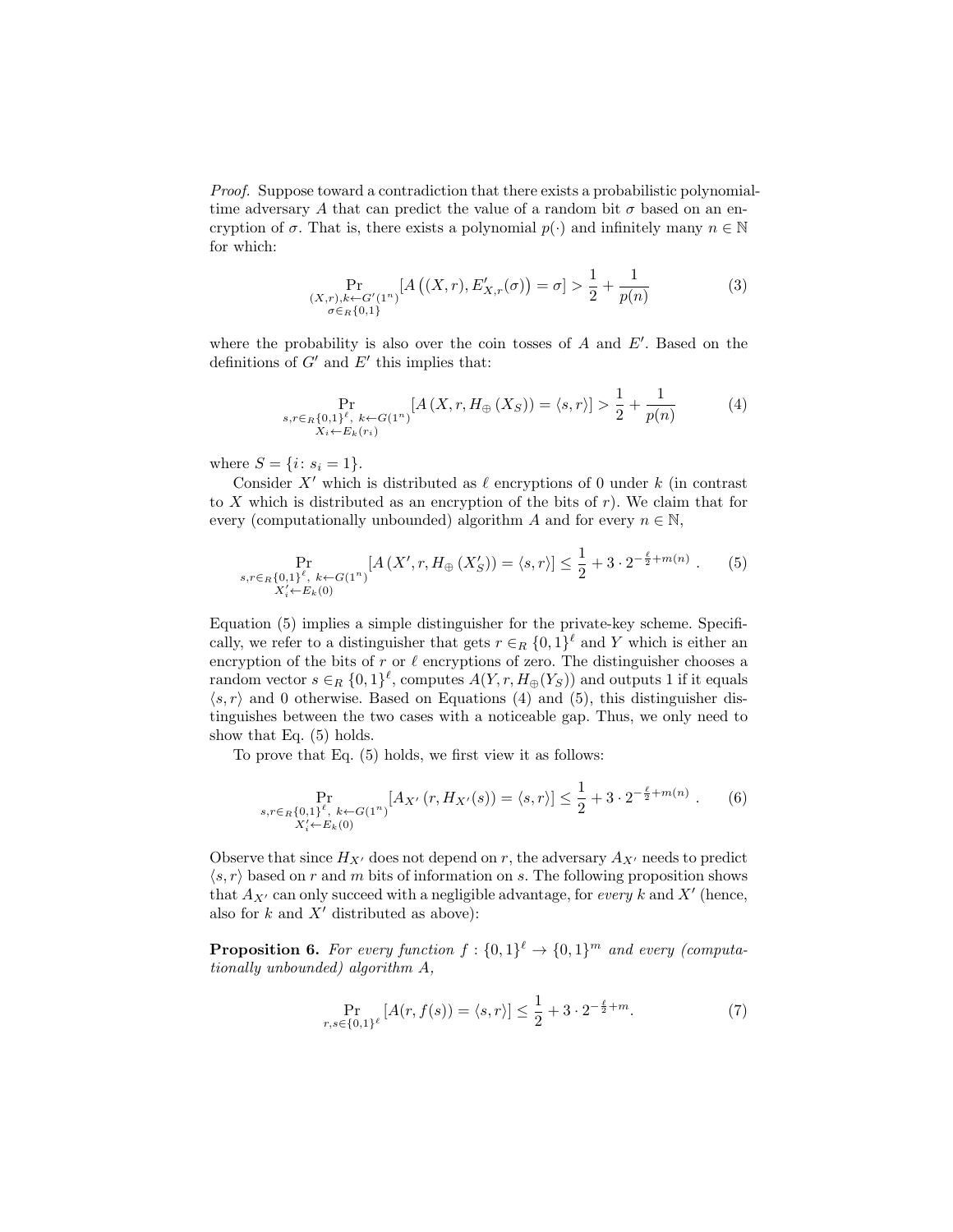*Proof.* By the Leftover Hash Lemma<sup>7</sup> [11], because  $h_r(s) = \langle s, r \rangle$  is a universal hash function family, for every  $\alpha \in \{0,1\}^m$  the distribution  $(r,\langle r,s \rangle)$  conditioned on  $f(s) = \alpha$  and the distribution  $(r, \sigma)$  for  $\sigma \in_R \{0, 1\}$  are  $2\sqrt{\frac{2}{|f^{-1}(\alpha)|}}$ -close in statistical distance. Thus:

$$
\Pr_{r,s \in_R \{0,1\}^{\ell}} [A(r, f(s)) = \langle r, s \rangle]
$$
\n
$$
= \sum_{\alpha \in \{0,1\}^m} \Pr_{s \in_R \{0,1\}^{\ell}} [f(s) = \alpha] \cdot \Pr_{r,s \in_R \{0,1\}^{\ell}} [A(r, \alpha) = \langle r, s \rangle | f(s) = \alpha]
$$
\n
$$
\leq \sum_{\alpha \in \{0,1\}^m} \frac{|f^{-1}(\alpha)|}{2^{\ell}} \cdot \left( \Pr_{r \in_R \{0,1\}^{\ell}} [A(r, \alpha) = \sigma] + 2 \cdot \sqrt{\frac{2}{|f^{-1}(\alpha)|}} \right)
$$
\n
$$
\leq \frac{1}{2} \cdot \sum_{\alpha \in \{0,1\}^m} \frac{|f^{-1}(\alpha)|}{2^{\ell}} + \sum_{\alpha \in \{0,1\}^m} \frac{2\sqrt{2|f^{-1}(\alpha)|}}{2^{\ell}}
$$
\n
$$
\leq \frac{1}{2} + 3 \cdot 2^{-\frac{\ell}{2} + m} .
$$

#### 3.2 Second Construction

We proceed to present the second construction. Recall that  $(G, E, D, H)$  is a homomorphic private-key scheme with respect to addition modulo 2 and the polynomial  $m(\cdot)$  as in Definition 1.

**Construction 7.** The public-key encryption scheme  $(G'', E'', D'', H'')$  is defined as follows:

Key Generation -  $G''(1^n)$  :

Select  $k \leftarrow G(1^n)$ ,  $X = (X_1, \ldots, X_\ell)$  and  $Y = (Y_1, \ldots, Y_\ell)$  where  $\ell =$  $10m(n)$ , such that  $X_i \leftarrow E_k(0)$  and  $Y_i \leftarrow E_k(1)$  (with fresh random coins for each i).

Output  $(X, Y)$  as the public-key and k as the private-key.

# **Encryption -**  $E''_{X,Y}(\sigma)$  :

Select at random a subset  $S \subseteq [\ell]$  that has size of parity  $\sigma$  (i.e.  $|S| \equiv$  $\sigma$  mod 2).

Output  $H_{\oplus}(X_{\overline{S}}Y_S)$  (recall that  $X_{\overline{S}}Y_S$  is a list of  $\ell$  ciphertexts that are encryptions of 1 for coordinates in S and encryptions of 0 elsewhere).

 $\frac{7}{7}$  The Leftover Hash Lemma states that if h is selected at random from a universal hash function family from  $\{0,1\}^{\ell}$  to  $\{0,1\}^k$  and t is selected uniformly from a set  $T \subseteq$  ${0,1}^{\ell}$  then the distribution  $h, h(t)$  and the distribution  $h, u$ , where u is distributed uniformly in  $\{0,1\}^k$  are  $2\sqrt{\frac{2^k}{|S|}}$ -close (see, e.g. [9, Appendix D]).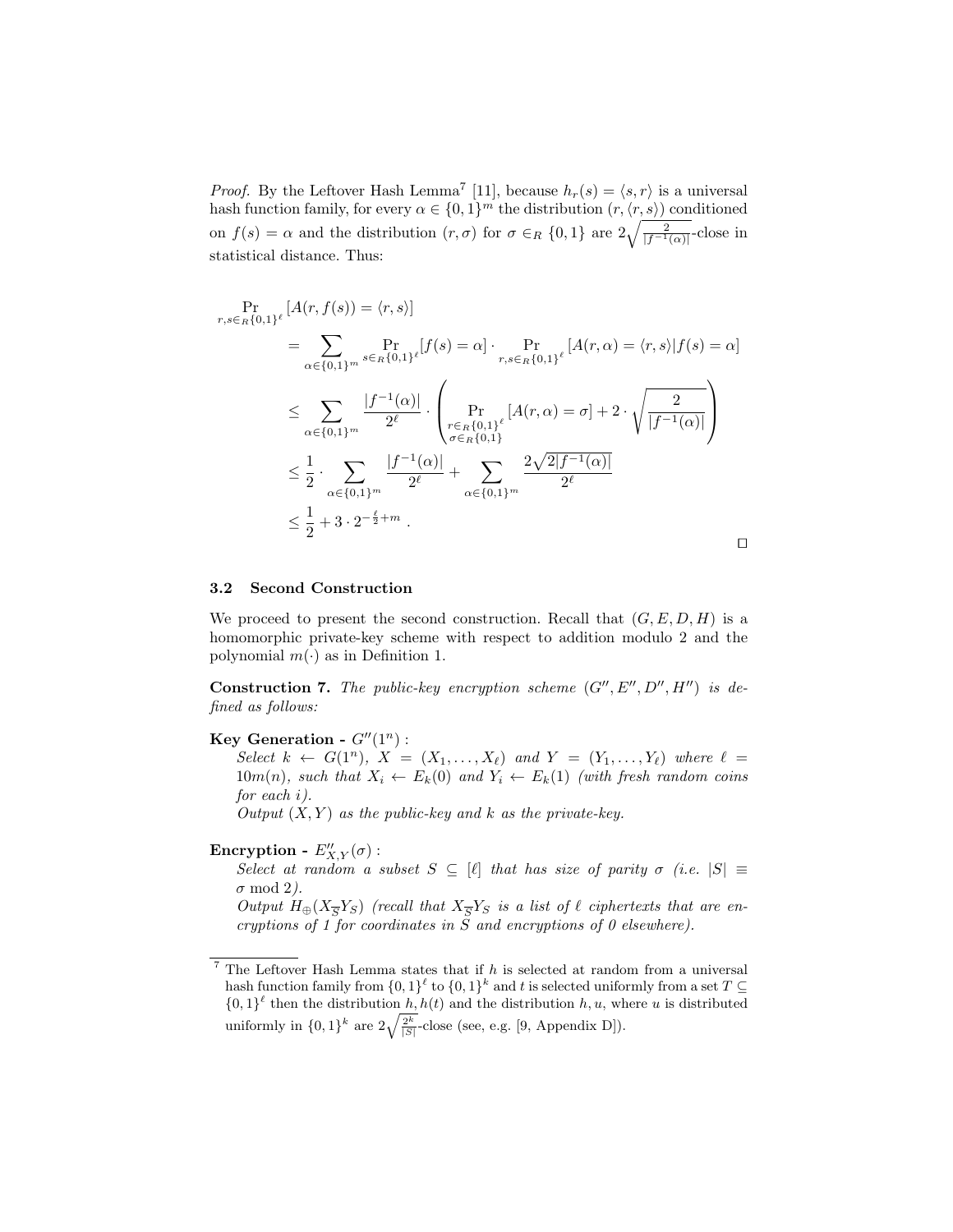Decryption -  $D_k''(c)$ : Output  $D_k(c)$ .

Homomorphic Evaluation -  $H''(C,(X, Y), c_1, \ldots, c_\ell)$ :

Output  $H(C, c_1, \ldots, c_\ell)$ .

As in Construction 3, we first show that the decryption algorithm works and then move on to the main part, showing that the construction is indeed semantically secure.

**Proposition 8.** For every  $n \in \mathbb{N}$ ,  $\sigma \in \{0,1\}$  and  $((X,Y), k) \leftarrow G''(1^n)$ :

$$
D_k''\left(E_{X,Y}''(\sigma)\right) = \sigma.
$$

Proof. Based on the first property of homomorphic encryption (Definition 1),

$$
D_{k}''\left(E_{X,Y}''\left(\sigma\right)\right) = D_{k}\left(H_{\oplus}\left(X_{\overline{S}}Y_{S}\right)\right) = \bigoplus_{i=1}^{\ell} D_{k}(Z_{i})
$$

where S is the random subset selected in the encryption process,  $Z_i = Y_i$  for  $i \in S$  and  $Z_i = X_i$  otherwise. Since D decrypts correctly,  $D_k(X_i) = 0$  and  $D_k(Y_i) = 1$ . Therefore,  $D_k''(E_{X,Y}''(\sigma)) = \bigoplus_{i \in S} 1 = |S| \text{ mod } 2 = \sigma$ .

We proceed to the main part of the proof, showing that Construction 7 is semantically secure.

**Proposition 9.** If  $(G, E, D)$  is a multiple-message semantically secure privatekey scheme then  $(G'', E'', D'')$  is a semantically secure public-key scheme.

*Proof.* Assume toward a contradiction that  $(G'', E'', D'')$  is not semantically secure. This means that there exists a probabilistic polynomial-time adversary A'' and a polynomial  $p(\cdot)$  such that for infinitely many  $n \in \mathbb{N}$ :

$$
\Pr_{\substack{(X,Y),k \leftarrow G''(1^n) \\ \sigma \in_R \{0,1\}}} \left[ A''\left(X,Y,E''_{X,Y}\left(\sigma\right)\right) = \sigma \right] > \frac{1}{2} + \frac{1}{p(n)} \,. \tag{8}
$$

To derive a contradiction, we consider n from this infinite set and construct a probabilistic polynomial-time adversary A for the underlying private-key scheme. The adversary A receives  $2\ell$  ciphertexts  $(\alpha_1, \ldots, \alpha_\ell, \beta_1, \ldots, \beta_\ell)$  and will be shown to distinguish between the following two cases:

 $-\alpha_1, \ldots, \alpha_\ell$  are encryptions of 0 and  $\beta_1, \ldots, \beta_\ell$  are encryptions of 1.  $- \alpha_1, \ldots, \alpha_\ell, \beta_1, \ldots, \beta_\ell$  are encryptions of 0.

Algorithm A operates as follows:

- 1. Set  $X = (\alpha_1, \ldots, \alpha_\ell)$  and  $Y = (\beta_1, \ldots, \beta_\ell)$ .
- 2. Select  $S \subseteq_R [\ell].$
- 3. Output 1 if  $A''(X, Y, H_{\oplus}(X_{\overline{S}}Y_S)) = |S| \mod 2$  and 0 otherwise.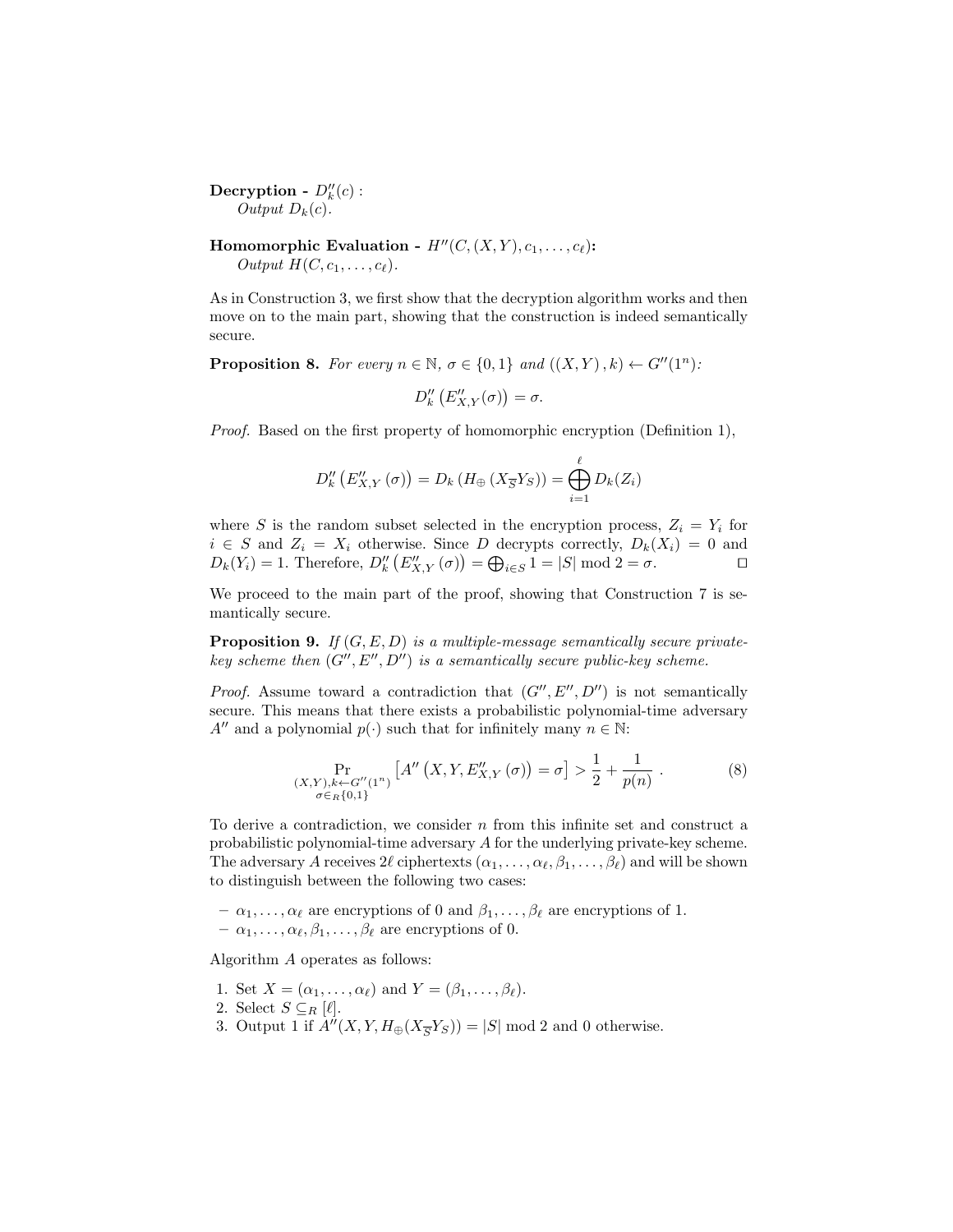Accordingly,

$$
\Pr_{\substack{k \leftarrow G(1^n) \\ \alpha_j, \beta_j}} \left[ A(\alpha_1, \dots, \alpha_\ell, \beta_1, \dots, \beta_\ell) = 1 \right] = \Pr_{\substack{k \leftarrow G(1^n) \\ X, Y, S}} \left[ A''(X, Y, H_{\oplus}(X_{\overline{S}} Y_S)) = |S| \bmod 2 \right].
$$

We proceed by analyzing  $A$ 's behavior in the two different cases. In the first case,  $\alpha_i = E_k(0)$  and  $\beta_i = E_k(1)$ . Consequently,  $H_{\oplus}(X_{\overline{S}}Y_S)$  is distributed identically to an encryption of a random bit under  $E''$  and so, by Eq. (8), it holds that

$$
\Pr_{\substack{k \leftarrow G(1^n) \\ X,Y,S}} [A''(X,Y,H_{\oplus}(X_{\overline{S}}Y_S)) = |S| \bmod 2] = \Pr_{\substack{(X,Y),k \leftarrow G''(1^n) \\ \sigma \in_R \{0,1\}}} [A''(X,Y,E''_{X,Y}(\sigma)) = \sigma]
$$
  

$$
> \frac{1}{2} + \frac{1}{p(n)}.
$$

In the second case,  $\alpha_i = \beta_i = E_k(0)$ . We argue that in this case for every  $n \in \mathbb{N}$ and even for an unbounded adversary  $A'$ ,

$$
\Pr_{\substack{k \leftarrow G(1^n) \\ X, Y, S}} \left[ A''\left(X, Y, H_{\oplus}\left(X_{\overline{S}}, Y_S\right)\right) = |S| \bmod 2 \right] < \frac{1}{2} + 2^{-0.2\ell + m(n) + 1}.\tag{9}
$$

Equation (9) follows from an information-theoretic theorem (Theorem 10) that will be stated next. See the full version of this paper [14] for the proof of Theorem 10.

Using Theorem 10, we conclude that  $A$  distinguishes between the two cases with non-negligible probability, in contradiction to the multiple-message security of  $(G, E, D)$ ,

**Information-Theoretic Theorem.** Let  $\Omega$  be a finite non-empty set and  $\ell \in \mathbb{N}$ . Let  $\mu_1, \ldots, \mu_\ell$  be distributions over  $\Omega$  and  $\mu = \mu_1 \times \cdots \times \mu_\ell$  be a product distribution over  $\Omega^{\ell}$ . Let X and Y be independent random variables identically distributed according to  $\mu$  over  $\Omega^{\ell}$ .

**Theorem 10.** For any  $\ell, m \in \mathbb{N}$  and any functions  $h: \Omega^{\ell} \to \{0,1\}^m$  and  $g \colon \Omega^{\ell} \times \Omega^{\ell} \times \{0,1\}^m \to \{0,1\},\; it\; holds\; that$ 

$$
\Pr_{X,Y,S \subseteq R[\ell]} \left[ g\left(X,Y,h(X_{\overline{S}}Y_S)\right) = |S| \bmod 2 \right] < \frac{1}{2} + 2^{-0.2\ell + m + 1}.
$$

Equation (9) seems to follow immediately from Theorem 10 by setting  $A''$ as g,  $H_{\oplus}$  as h and having X and Y distributed as  $\ell$  independent encryptions of 0 each. However, there is a small subtlety - Theorem 10 addresses  $g$  and  $h$  that are *deterministic* functions, in contrast to  $A''$  and H that are probabilistic algorithms. Additionally, since  $X$  and  $Y$  are distributed w.r.t to the same randomly chosen key, they are not product distributions as required by Theorem 10.

Both issues are resolved by an averaging argument. If Eq. (9) does not hold for some  $n \in \mathbb{N}$ , then there exist random coins for  $A''$ , H and a fixed private-key k for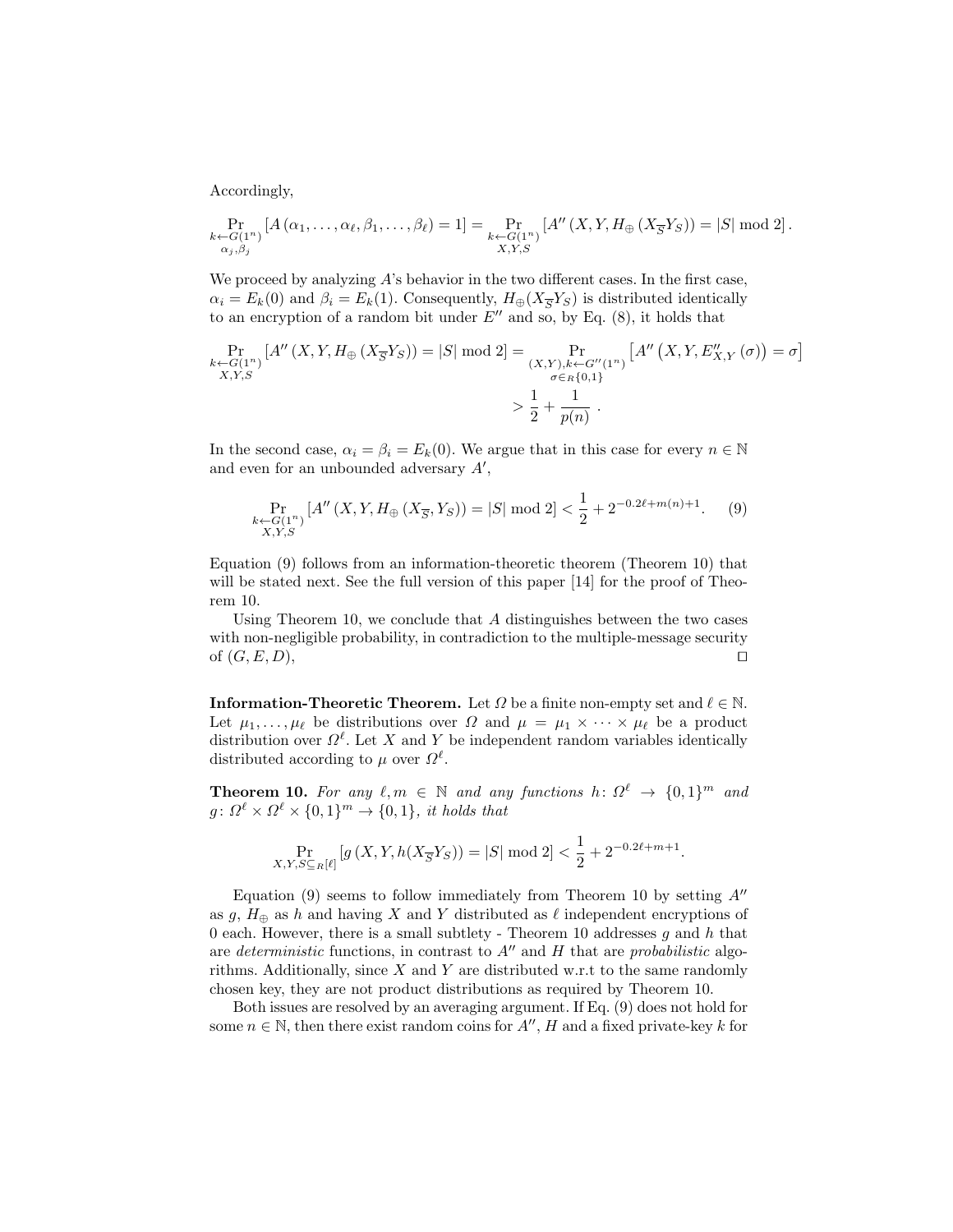which it does not hold. Once we fix these coins,  $A''$  and  $H$  become deterministic functions. Additionally, we set X and Y to each be distributed as  $\ell$  encryptions of 0 under the fixed key  $k$ , which is in particular a product distribution. Thus, the hypothesis that Eq. (9) does not hold contradicts Theorem 10. The proof of Theorem 10 uses the Efron-Stein decomposition [4], an extension of Fourier analysis for general product distributions and appears in the full version of this paper [14] (see an outline next).

Outline of the Proof of Theorem 10. Theorem 10 considers a game in which a computationally unbounded adversary sees  $X, Y$  and m bits of information on  $X_{\overline{S}}Y_S$  and needs to decide whether S is of even or odd cardinality. That is, the adversary specifies a function  $h: \Omega^{\ell} \to \{0,1\}^m$  and based on  $X, Y, h(X_{\overline{S}}Y_S)$ needs to find  $|S|$  mod 2. Theorem 10 states that winning this game with probability noticeably better than  $\frac{1}{2}$  is impossible as long as m is sufficiently smaller than  $\ell$ . Note that winning the game becomes easy if m is sufficiently larger<sup>8</sup> than  $\ell$  (as long as the probability of a collision in each coordinate, i.e.  $Pr[X_i = Y_i]$ , is sufficiently small).

To prove Theorem 10, we would like to that show that for a typical  $\gamma \in$  $\{0,1\}^m$ , the number of odd S that map to  $\gamma$  (i.e.,  $h(X_{\overline{S}}Y_S) = \gamma$ ) and the number of even  $S$  are roughly the same. This would imply that any adversary, which sees only X, Y and  $\gamma$ , cannot guess whether  $\gamma$  was produced from an odd or even S, which is exactly what we are looking to prove.

The proof is composed of two lemmas. The main lemma states that for *every*  $\gamma \in \{0,1\}^m$ , w.h.p, the number of odd S that map to  $\gamma$  is fairly close to the number of even  $S$  (in absolute terms). We prove this lemma by showing that the probability of a collision of two random sets  $S$  and  $T$  of the same parity (i.e. the probability that  $h(X_{\overline{S}}Y_S) = h(X_{\overline{T}}Y_T)$  where  $|T| = |S|$ ) is roughly the same as the collision probability of two sets of different parity. We use the Efron-Stein decomposition to express the collision probability and bound it. The second lemma is more straightforward and states that for a typical  $\gamma$  the total number of S that map to it is very large. Combining these two lemmas we prove Theorem 10. See the full version of the paper for details.

# 4 Homomorphic Properties of the Public-Key Scheme

In this section, we discuss the homomorphic properties of the public-key schemes presented in Section 3. We show that if the underlying private-key scheme supports  $i + 1$  repeated homomorphic operations then both Construction 3 and Construction 7 support  $i$  such operations. Intuitively, this follows by the fact that in both constructions, the encryption algorithm applies a single homomorphic operation (see Fact 12), thus exactly one hop is lost.

**Proposition 11.** Suppose  $G, E, D, H$  are an  $(i + 1)$ -hop homomorphic privatekey scheme w.r.t to a set of circuit families  $C$  that includes addition modulo 2.

<sup>8</sup> If  $m \geq \ell \log(|\Omega|)$  just take h to be the identity function.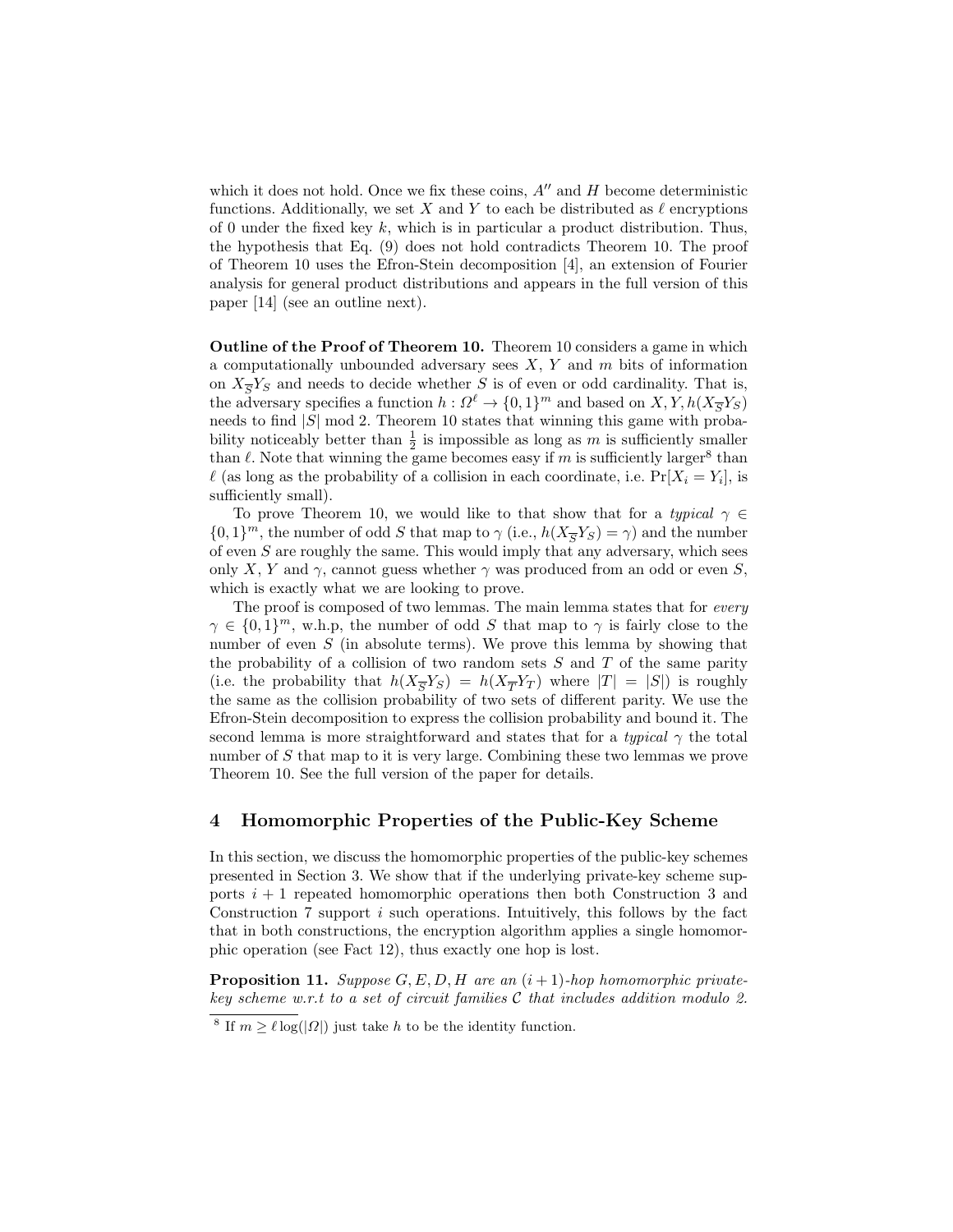Then Constructions 3 and Construction 7 are i-hop homomorphic w.r.t the set  $\mathcal{C}.$ 

We prove that Proposition 11 holds for Construction 3 while noting that the proof for Construction 7 is completely analogous. Thus, we refer to  $G', E', D', H'$ as in Construction 3.

Let  $(X, r)$ , k be a pair of encryption/decryption keys for Construction 3 (w.r.t to the security parameter  $n$ ). We denote the j-th level ciphertexts of the privatekey scheme by  $W_j(k)$  and the j-th level ciphertexts of the public-key scheme by  $W'_j(X,r)$ .

**Fact 12.** For every  $j \in \mathbb{N}$ ,  $W'_j(X,r) \subseteq W_{j+1}(k)$ .

Proof. By induction on j.

Let  $\{C_k\}_k \in \mathcal{C}, 0 \leq j \leq i, \ell = \ell(n)$  and  $w_1, \ldots, w_\ell$  be j-th level ciphertexts of the public-key scheme (i.e., in  $W'_j(X,Y)$ ). We proceed by showing that it j-th level ciphertexts decrypt properly. By Fact 12, it holds that  $w_1, \ldots, w_\ell \in$  $W_{j+1}(k)$  and thus,

$$
H'(C_{\ell}, (X, r), w_1, \dots, w_{\ell}) = H(C_{\ell}, w_1, \dots, w_{\ell})
$$
  
=  $C_{\ell}(D_k(w_1), \dots, D_k(w_{\ell}))$   
=  $C_{\ell}(D'_k(w_1), \dots, D'_k(w_{\ell})).$ 

where the first and third equalities follow from the definition of  $H'$  and  $D'$ respectively and the second equality follows from the fact that  $(G, E, D, H)$  are  $i + 1$ -hop homomorphic and that  $w_1, \ldots, w_\ell$  are ciphertexts of level  $j + 1 \leq i + 1$ of the private-key scheme.

A similar argument shows that the scheme is also compact. Indeed, since  $w_1, \ldots, w_\ell \in W'_j(X, Y) \subseteq W_{j+1}(k)$  it holds that,

$$
|H'(C_{\ell}, (X, r), w_1, \dots, w_{\ell})| = |H(C_{\ell}, w_1, \dots, w_{\ell})| \leq m(n)
$$

for every  $0 \leq j \leq i$ .

# Acknowledgments

I would like to express my thanks and appreciation to my M.Sc. advisor, Oded Goldreich, for his encouragement and guidance in completing this work. In particular, I would like to thank him for many helpful discussions and constructive comments that helped present this work in a more coherent way.

I would like to thank Benny Applebaum for useful conversations. I am also extremely grateful to Yuval Ishai for suggesting Construction 3 and for allowing me to include it in this paper.